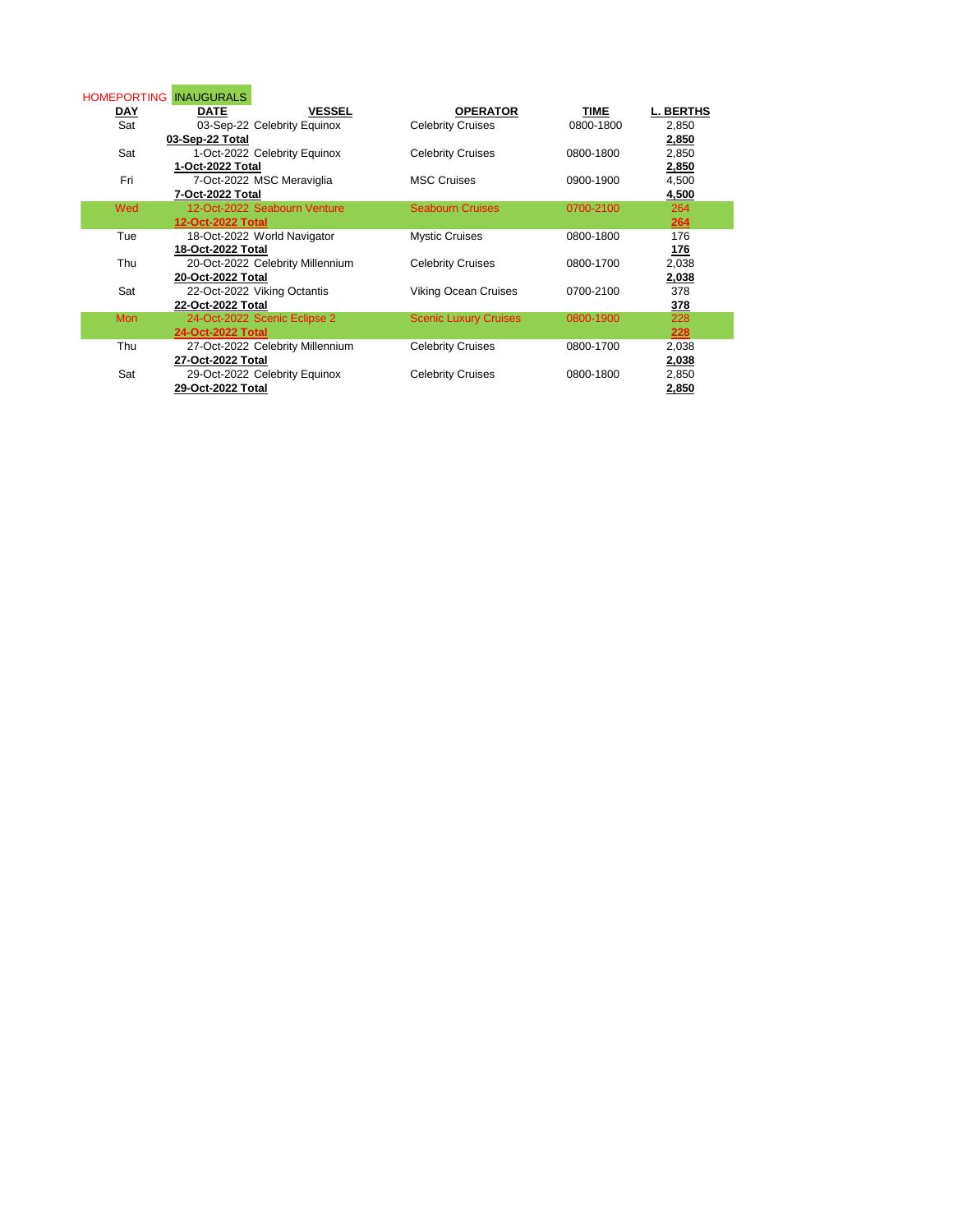| <b>HOMEPORTING INAUGURALS</b> |                                     |                             |           |                  |
|-------------------------------|-------------------------------------|-----------------------------|-----------|------------------|
| DAY                           | <b>DATE</b><br><b>VESSEL</b>        | <b>OPERATOR</b>             | TIME      | <b>L. BERTHS</b> |
| Thu                           | 3-Nov-2022 Celebrity Millennium     | <b>Celebrity Cruises</b>    | 0800-1700 | 2,038            |
| Thu                           | 3-Nov-2022 Aidaperla                | <b>Aida Cruises</b>         | 0700-2200 | 3,286            |
|                               | 3-Nov-2022 Total                    |                             |           | 5,324            |
| Fri                           | 4-Nov-2022 Britannia                | P & O Cruises               | 700       | 3,611            |
|                               | 4-Nov-2022 Total                    |                             |           | 3,611            |
| Sat                           | 5-Nov-2022 Royal Clipper            | <b>Star Clippers</b>        | 0700-2200 | 228              |
| Sat                           | 5-Nov-2022 Britannia                | P & O Cruises               | 2100      |                  |
|                               | 5-Nov-2022 Total                    |                             |           | 228              |
| Mon                           | 7-Nov-2022 Mein Schiff 2            | <b>TUI Cruises</b>          | 730       | 2,894            |
|                               | 7-Nov-2022 Total                    |                             |           | 2,894            |
| Tue                           | 8-Nov-2022 Mein Schiff 2            | <b>TUI Cruises</b>          | 1900      |                  |
|                               | 8-Nov-2022 Total                    |                             |           | 0                |
| Wed                           | 9-Nov-2022 Golden Horizon           | <b>Tradewind Voyages</b>    | 0700-2200 | 272              |
|                               | 9-Nov-2022 Total                    |                             |           | 272              |
| Thu                           | 10-Nov-2022 Celebrity Millennium    | <b>Celebrity Cruises</b>    | 0800-1700 | 2,038            |
|                               | 10-Nov-2022 Total                   |                             |           | 2,038            |
| Fri                           | 11-Nov-2022 Voyager of the Seas     |                             | 0700-1630 |                  |
|                               |                                     | Royal Caribbean             |           | 3,602            |
|                               | 11-Nov-2022 Total                   |                             |           | 3,602            |
| Sat                           | 12-Nov-2022 Seven Seas Navigator    | <b>Regent Seven Seas</b>    | 0800-1600 | 504              |
|                               | 12-Nov-2022 Total                   |                             |           | 504              |
| Sun                           | 13-Nov-2022 Silver Moon             | <b>Silversea Cruises</b>    | 0700-2300 | 596              |
|                               | 13-Nov-2022 Total                   |                             |           | 596              |
| <b>Mon</b>                    | 14-Nov-2022 Silver Whisper          | <b>Silversea Cruises</b>    | 0700-2300 | 388              |
| Mon                           | 14-Nov-2022 Rotterdam               | <b>Holland America Line</b> | 0800-1700 | 2,266            |
|                               | 14-Nov-2022 Total                   |                             |           | 2,654            |
| Wed                           | 16-Nov-2022 Golden Horizon          | <b>Tradewind Voyages</b>    | 0700-2200 | 272              |
|                               | 16-Nov-2022 Total                   |                             |           | 272              |
| Thu                           | 17-Nov-2022 Voyager of the Seas     | <b>Royal Caribbean</b>      | 100-1800  | 3,602            |
| Thu                           | 17-Nov-2022 Ocean Explorer          | Vantage Deluxe World Travel | 600       | 120              |
| <b>Thu</b>                    | 17-Nov-2022 Evrima                  | <b>Ritz Carlton</b>         | 0700-2100 | 214              |
| Thu                           | 17-Nov-2022 Celebrity Millennium    | <b>Celebrity Cruises</b>    | 0800-1700 | 2,038            |
| Thu                           | 17-Nov-2022 Aidaperla               | <b>Aida Cruises</b>         | 0700-2200 | 3,286            |
|                               | 17-Nov-2022 Total                   |                             |           | 9,260            |
| Fri                           | 18-Nov-2022 Ocean Explorer          | Vantage Deluxe World Travel | 1700      |                  |
| Fri                           | 18-Nov-2022 Britannia               | P & O Cruises               | 700       | 3,611            |
|                               | 18-Nov-2022 Total                   |                             |           | 3,611            |
| Sat                           | 19-Nov-2022 Star Clipper            | <b>Star Clippers</b>        | 0700-2200 | 170              |
| Sat                           | 19-Nov-2022 Britannia               | P & O Cruises               | 2100      |                  |
|                               | 19-Nov-2022 Total                   |                             |           | 170              |
| Sun                           | 20-Nov-2022 Rhapsody of the Seas    |                             | 0700-2100 |                  |
|                               |                                     | <b>Royal Caribbean</b>      |           | 2,000            |
| <b>Sun</b>                    | 20-Nov-2022 Marella Explorer 2      | <b>Marella Cruises</b>      | 0700-2000 | 1,814            |
| Sun                           | 20-Nov-2022 Arcadia                 | P & O Cruises               | 0700-2100 | 1,848            |
|                               | 20-Nov-2022 Total                   |                             |           | 5,662            |
| <b>Mon</b>                    | 21-Nov-2022 Mein Schiff 2           | <b>TUI Cruises</b>          | 730       | 2,894            |
|                               | <b>21-Nov-2022 Total</b>            |                             |           | 2,894            |
| Tue                           | 22-Nov-2022 Wind Star               | <b>Windstar Cruises</b>     | 0700-2100 | 148              |
| Tue                           | 22-Nov-2022 Mein Schiff 2           | <b>TUI Cruises</b>          | 1900      |                  |
| Tue                           | 22-Nov-2022 Evrima                  | <b>Ritz Carlton</b>         | 0700-2000 | 214              |
|                               | <b>22-Nov-2022 Total</b>            |                             |           | 362              |
| Wed                           | 23-Nov-2022 Golden Horizon          | <b>Tradewind Voyages</b>    | 0700-2200 | 272              |
|                               | 23-Nov-2022 Total                   |                             |           | 272              |
| Thu                           | 24-Nov-2022 Silver Moon             | <b>Silversea Cruises</b>    | 0700-2300 | 596              |
| Thu                           | 24-Nov-2022 Celebrity Millennium    | <b>Celebrity Cruises</b>    | 0800-1700 | 2,038            |
|                               | 24-Nov-2022 Total                   |                             |           | 2,634            |
| Fri                           | 25-Nov-2022 Voyager of the Seas     | Royal Caribbean             | 0700-1630 | 3,602            |
|                               | 25-Nov-2022 Total                   |                             |           | 3,602            |
| Sat                           | 26-Nov-2022 SeaDream I              | Sea Dream Yacht Club        | 0800-1800 | 116              |
| Sat                           | 26-Nov-2022 Queen Mary II           | <b>Cunard Cruises</b>       | 0700-2100 | 2,514            |
| Sat                           | 26-Nov-2022 Enchantment of the Seas | Royal Caribbean             | 0700-1600 | 3,660            |
|                               | 26-Nov-2022 Total                   |                             |           | 6,290            |
| Sun                           | 27-Nov-2022 Rhapsody of the Seas    | <b>Royal Caribbean</b>      | 0700-2100 | 2,000            |
| Sun                           | 27-Nov-2022 Marella Explorer 2      | <b>Marella Cruises</b>      | 0700-2000 | 1,814            |
|                               | 27-Nov-2022 Total                   |                             |           | 3,814            |
| Mon                           | 28-Nov-2022 Aurora"                 | P & O Cruises               | 0700-2130 | 1,878            |
|                               | 28-Nov-2022 Total                   |                             |           | 1,878            |
| Tue                           | 29-Nov-2022 MSC Seaside             | <b>MSC Cruises</b>          | 0700-1700 |                  |
|                               |                                     |                             |           | 5,179            |
| Tue                           | 29-Nov-2022 MSC Seashore            | <b>MSC Cruises</b>          | 0700-1700 | 5,632            |
|                               | 29-Nov-2022 Total                   |                             |           | 10,811           |
| Wed                           | 30-Nov-2022 Le Dumont d'Urville     | <b>Ponant Cruises</b>       | 0700-2000 | 184              |
| Wed                           | 30-Nov-2022 Golden Horizon          | <b>Tradewind Voyages</b>    | 0700-2200 | 272              |
| Wed                           | 30-Nov-2022 Aidaperla               | <b>Aida Cruises</b>         | 700       | 3,286            |
|                               | 30-Nov-2022 Total                   |                             |           | 3,742            |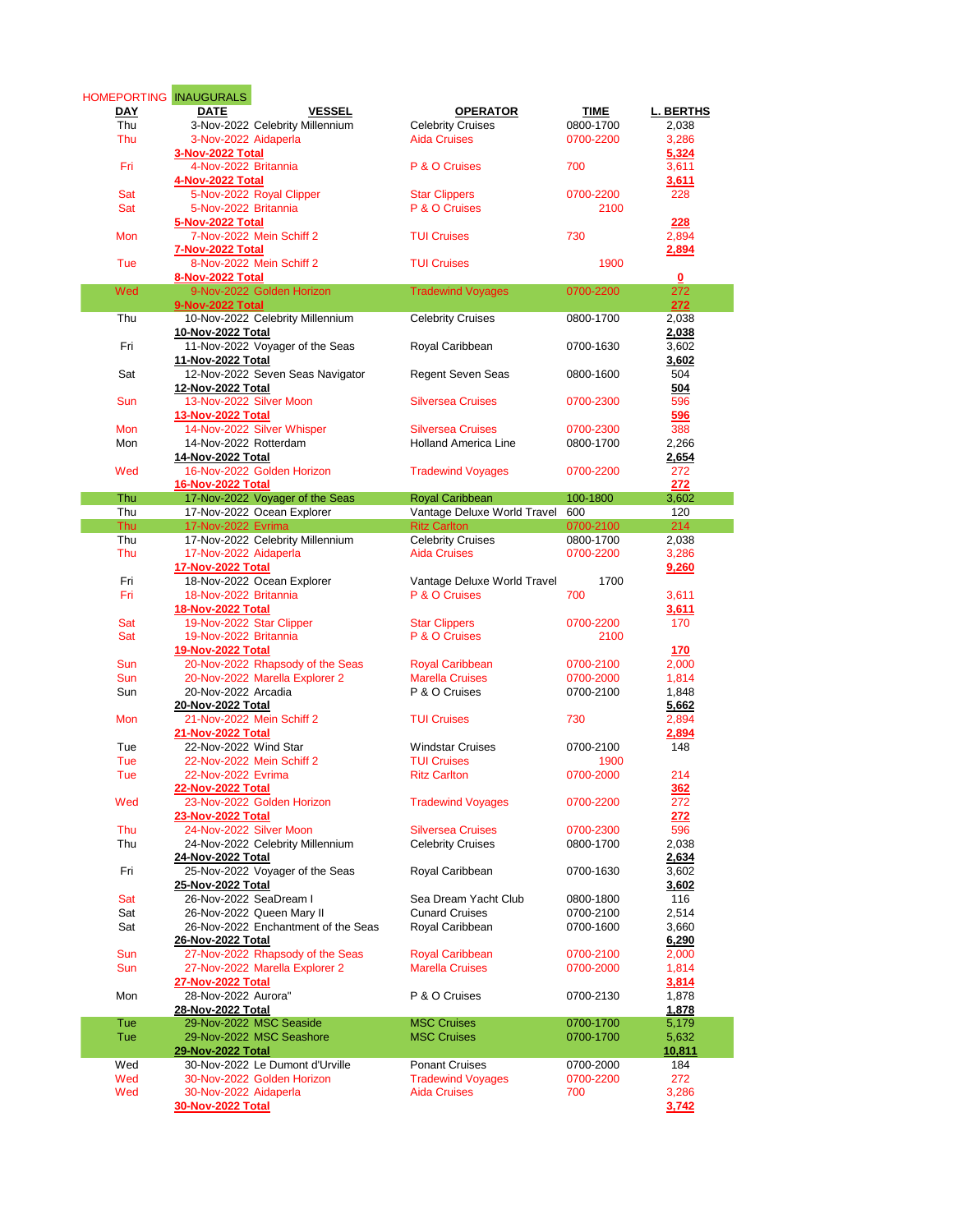| HOMEPORTING INAUGURALS |                                  |                             |           |                  |
|------------------------|----------------------------------|-----------------------------|-----------|------------------|
| DAY                    | <b>VESSEL</b><br>DATE            | <b>OPERATOR</b>             | TIME      | <b>L. BERTHS</b> |
| Thu                    | 1-Dec-2022 Celebrity Millennium  | <b>Celebrity Cruises</b>    | 0800-1700 | 2,038            |
| Thu                    | 1-Dec-2022 Aidaperla             | <b>Aida Cruises</b>         | 2200      |                  |
|                        | 1-Dec-2022 Total                 |                             |           | 2,038            |
| Fri                    | 2-Dec-2022 Britannia             | P & O Cruises               | 700       | 3,611            |
|                        |                                  |                             |           |                  |
| Fri                    | 2-Dec-2022 Aidadiva              | Aida Cruises                | 0800-1800 | 2,030            |
|                        | 2-Dec-2022 Total                 |                             |           | 5,641            |
| Sat                    | 3-Dec-2022 SeaDream I            | Sea Dream Yacht Club        | 0800-1800 | 116              |
| Sat                    | 3-Dec-2022 Evrima                | <b>Ritz Carlton</b>         | 800       | 214              |
| Sat                    | 3-Dec-2022 Europa 2              | <b>Hapag Lloyd Cruises</b>  |           | 516              |
| Sat                    | 3-Dec-2022 Celebrity Infinity    | <b>Celebrity Cruises</b>    | 0700-1600 | 2,170            |
| Sat                    | 3-Dec-2022 Britannia             | P & O Cruises               | 2100      |                  |
|                        |                                  |                             |           |                  |
|                        | 3-Dec-2022 Total                 |                             |           | 3,016            |
| Sun                    | 4-Dec-2022 Rhapsody of the Seas  | <b>Royal Caribbean</b>      | 0700-2100 | 2,000            |
| Sun                    | 4-Dec-2022 Marella Explorer 2    | <b>Marella Cruises</b>      | 0700-2000 | 1,814            |
| Sun                    | 4-Dec-2022 Insignia              | Oceania Cruises             | 0700-1900 | 702              |
| Sun                    | 4-Dec-2022 Evrima                | <b>Ritz Carlton</b>         | 2300      |                  |
|                        | 4-Dec-2022 Total                 |                             |           | <u>4,516</u>     |
| Mon                    | 5-Dec-2022 Silver Moon           | Silversea Cruises           | 0700-2300 | 596              |
|                        |                                  |                             |           |                  |
| Mon                    | 5-Dec-2022 Rotterdam             | <b>Holland America Line</b> | 0800-1700 | 2,266            |
| Mon                    | 5-Dec-2022 Mein Schiff 2         | <b>TUI Cruises</b>          | 730       | 2,894            |
| Mon                    | 5-Dec-2022 Enchanted Princess    | <b>Princess Cruises</b>     | 0700-1700 | 3,660            |
|                        | 5-Dec-2022 Total                 |                             |           | 9,416            |
| Tue                    | 6-Dec-2022 Seven Seas Navigator  | Regent Seven Seas           | 1000-1900 | 504              |
| Tue                    | 6-Dec-2022 Mein Schiff 2         | <b>TUI Cruises</b>          | 1900      |                  |
| Tue                    | 6-Dec-2022 Celebrity Equinox     | <b>Celebrity Cruises</b>    | 0800-1800 | 2,850            |
|                        |                                  |                             |           |                  |
|                        | 6-Dec-2022 Total                 |                             |           | 3,354            |
| Wed                    | 7-Dec-2022 Grandeur of the Seas  | Royal Caribbean             | 0700-1630 | 1,958            |
|                        | 7-Dec-2022 Total                 |                             |           | <u>1,958</u>     |
| Thu                    | 8-Dec-2022 Golden Horizon        | <b>Tradewind Voyages</b>    | 0700-2200 | 272              |
| Thu                    | 8-Dec-2022 Celebrity Millennium  | <b>Celebrity Cruises</b>    | 0800-1700 | 2,038            |
|                        | 8-Dec-2022 Total                 |                             |           | 2,310            |
| Fri                    | 9-Dec-2022 Voyager of the Seas   | Royal Caribbean             | 0700-1600 | 3,602            |
|                        |                                  |                             |           |                  |
|                        | 9-Dec-2022 Total                 |                             |           | 3,602            |
| Sat                    | 10-Dec-2022 Volendam             | <b>Holland America Line</b> |           | 1,440            |
| Sat                    | 10-Dec-2022 Sirena               | <b>Oceania Cruises</b>      | 0700-2100 | 702              |
| Sat                    | 10-Dec-2022 Seabourn Ovation     | <b>Seabourn Cruises</b>     | 0700-2300 | 532              |
| Sat                    | 10-Dec-2022 Royal Clipper        | <b>Star Clippers</b>        | 0700-2200 | 228              |
| Sat                    | 10-Dec-2022 Marina               | Oceania Cruises             | 0900-1900 | 1,260            |
|                        | 10-Dec-2022 Total                |                             |           | 4,162            |
|                        |                                  |                             |           |                  |
| Sun                    | 11-Dec-2022 Marella Explorer 2   | <b>Marella Cruises</b>      | 0700-2000 | 1,814            |
|                        | 11-Dec-2022 Total                |                             |           | 1,814            |
| Mon                    | 12-Dec-2022 Ventura              | P & O Cruises               | 0700-2100 | 3,092            |
|                        | 12-Dec-2022 Total                |                             |           | 3,092            |
| Tue                    | 13-Dec-2022 MSC Seaside          | <b>MSC Cruises</b>          | 0800-2000 | 5,179            |
|                        | 13-Dec-2022 Total                |                             |           | 5,179            |
| Wed                    | 14-Dec-2022 Golden Horizon       | <b>Tradewind Voyages</b>    | 0700-2200 | 272              |
|                        |                                  |                             |           |                  |
|                        | 14-Dec-2022 Total                |                             |           | 272              |
| Thu                    | 15-Dec-2022 Voyager of the Seas  | Royal Caribbean             | 1000-1800 | 3,602            |
| Thu                    | 15-Dec-2022 Costa Pacifica       | <b>Costa Cruises</b>        | 0700-1800 | 3.004            |
| Thu                    | 15-Dec-2022 Aidaperla            | <b>Aida Cruises</b>         | 0700-2200 | 3,286            |
|                        | 15-Dec-2022 Total                |                             |           | 9,892            |
| Fri                    | 16-Dec-2022 World Voyager        | <b>Mystic Cruises</b>       | 1330-2200 | 200              |
| Fri                    | 16-Dec-2022 Celebrity Equinox    | <b>Celebrity Cruises</b>    | 0800-1800 | 2,850            |
|                        |                                  | P & O Cruises               |           |                  |
| Fri                    | 16-Dec-2022 Britannia            |                             | 700       | 3,611            |
|                        | 16-Dec-2022 Total                |                             |           | 6,661            |
| Sat                    | 17-Dec-2022 Seabourn Ovation     | <b>Seabourn Cruises</b>     | 0700-2300 | 532              |
| Sat                    | 17-Dec-2022 Royal Clipper        | <b>Star Clippers</b>        | 0700-2200 | 228              |
| Sat                    | 17-Dec-2022 Celebrity Edge       | <b>Celebrity Cruises</b>    | 1000-1900 | 2,918            |
| Sat                    | 17-Dec-2022 Britannia            | P & O Cruises               | 2100      |                  |
|                        | 17-Dec-2022 Total                |                             |           | 3,678            |
|                        | 18-Dec-2022 Rhapsody of the Seas |                             |           |                  |
| Sun                    |                                  | <b>Royal Caribbean</b>      | 0700-2100 | 2,000            |
| Sun                    | 18-Dec-2022 Marella Explorer 2   | <b>Marella Cruises</b>      | 0700-2000 | 1,814            |
|                        | 18-Dec-2022 Total                |                             |           | 3,814            |
| Mon                    | 19-Dec-2022 Mein Schiff 2        | <b>TUI Cruises</b>          | 730       | 2,894            |
|                        | 19-Dec-2022 Total                |                             |           | 2,894            |
| Tue                    | 20-Dec-2022 Wind Surf            | <b>Windstar Cruises</b>     | 0800-1700 | 312              |
| Tue                    | 20-Dec-2022 Sirena               | <b>Oceania Cruises</b>      | 1700      | 702              |
|                        |                                  |                             |           |                  |
| Tue                    | 20-Dec-2022 Mein Schiff 2        | <b>TUI Cruises</b>          | 1900      |                  |
|                        | 20-Dec-2022 Total                |                             |           | 1,014            |
| Wed                    | 21-Dec-2022 Evrima               | <b>Ritz Carlton</b>         | 900       | 214              |
| Wed                    | 21-Dec-2022 Costa Fascinosa      | <b>Costa Cruises</b>        | 0900-2000 | 3,012            |
| Wed                    | 21-Dec-2022 Club Med 2           | <b>Club Med Cruises</b>     | 0700-1800 | 372              |
|                        | 21-Dec-2022 Total                |                             |           | 3,598            |
|                        |                                  |                             |           |                  |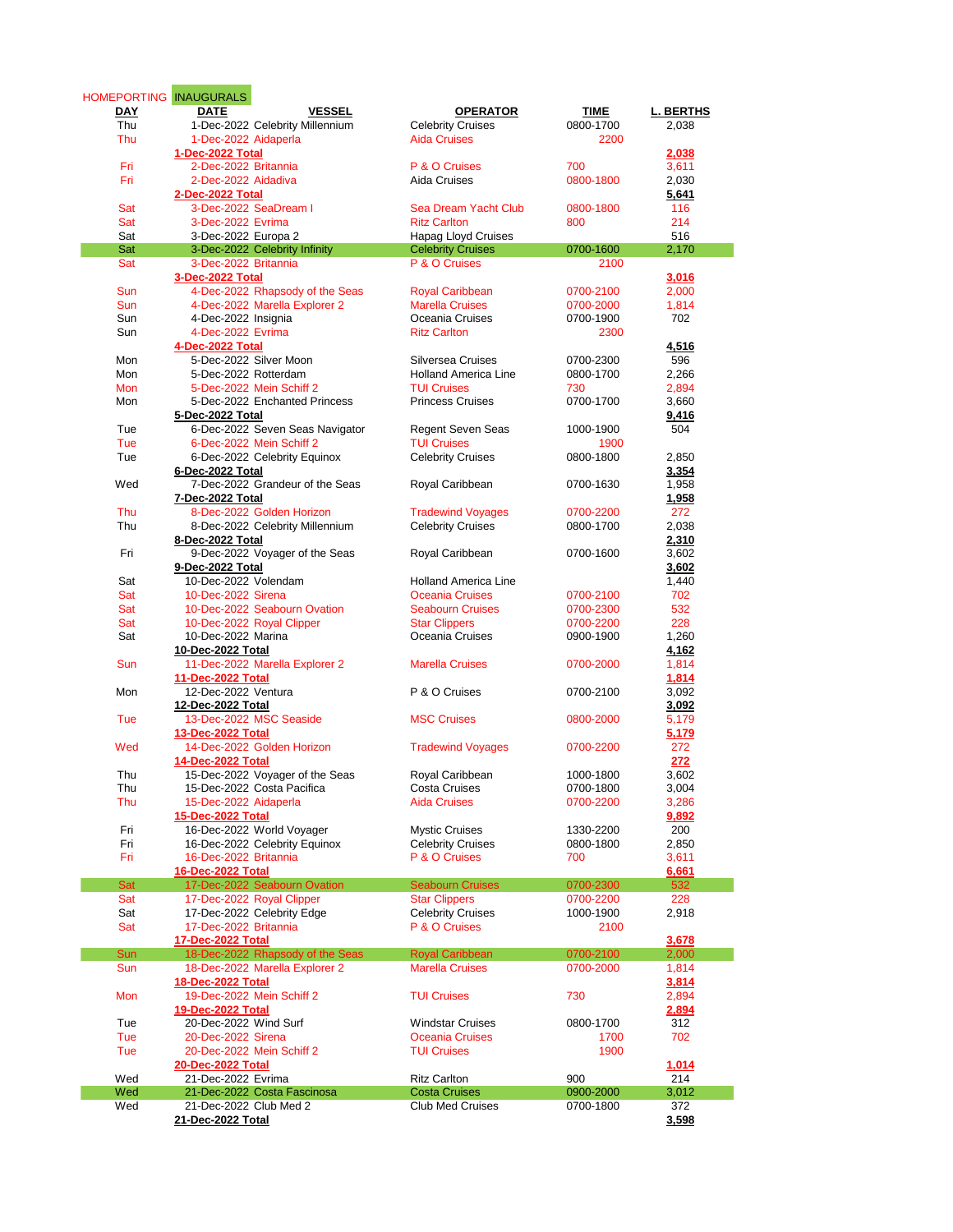| <b>DAY</b> | HOMEPORTING INAUGURALS<br><b>VESSEL</b><br><b>DATE</b> | <b>OPERATOR</b>             | <b>TIME</b> | <b>L. BERTHS</b> |
|------------|--------------------------------------------------------|-----------------------------|-------------|------------------|
| Thu        | 22-Dec-2022 Viking Sea                                 | <b>Viking Ocean Cruises</b> |             | 930              |
| Thu        | 22-Dec-2022 Marella Discovery                          | <b>Marella Cruises</b>      | 0700-2000   | 1,830            |
| Thu        | 22-Dec-2022 Insignia                                   | <b>Oceania Cruises</b>      |             | 702              |
| Thu        | 22-Dec-2022 Evrima                                     | <b>Ritz Carlton</b>         | 1900        |                  |
|            | 22-Dec-2022 Total                                      |                             |             | 3,462            |
| Fri        | 23-Dec-2022 Golden Horizon                             | <b>Tradewind Voyages</b>    | 0700-2200   | 272              |
|            | 23-Dec-2022 Total                                      |                             |             | 272              |
| Sat        | 24-Dec-2022 Royal Clipper                              | <b>Star Clippers</b>        | 0700-2200   | 228              |
|            | 24-Dec-2022 Total                                      |                             |             | 228              |
| Sun        | 25-Dec-2022 Marella Explorer 2                         | <b>Marella Cruises</b>      | 0700-2000   | 1,814            |
| Sun        | 25-Dec-2022 Enchanted Princess                         | <b>Princess Cruises</b>     | 0700-1600   | 3,660            |
|            | 25-Dec-2022 Total                                      |                             |             | 5,474            |
| Mon        | 26-Dec-2022 Rhapsody of the Seas                       | <b>Royal Caribbean</b>      | 0700-2100   | 2,000            |
| Mon        | 26-Dec-2022 Grandeur of the Seas                       | Royal Caribbean             | 0700-1630   | 1,958            |
|            | 26-Dec-2022 Total                                      |                             |             | 3,958            |
| Tue        | 27-Dec-2022 Seabourn Ovation                           | <b>Seabourn Cruises</b>     | 0700-2300   | 532              |
| Tue        | 27-Dec-2022 MSC Seaside                                | <b>MSC Cruises</b>          | 0800-2000   | 5,179            |
|            | <b>27-Dec-2022 Total</b>                               |                             |             | 5,711            |
| Wed        | 28-Dec-2022 Zaandam                                    | <b>Holland America Line</b> | 0800-1800   | 1,440            |
| Wed        | 28-Dec-2022 Queen Mary II                              | <b>Cunard Cruises</b>       | 0830-2000   | 2,514            |
| Wed        | 28-Dec-2022 Celebrity Equinox                          | <b>Celebrity Cruises</b>    | 0800-1800   | 2,850            |
|            | 28-Dec-2022 Total                                      |                             |             | 6,804            |
| Thu        | 29-Dec-2022 Marella Discovery                          | <b>Marella Cruises</b>      | 0700-2000   | 1,830            |
| Thu        | 29-Dec-2022 Island Princess                            | <b>Princess Cruises</b>     | 0800-1800   | 1,974            |
| Thu        | 29-Dec-2022 Explorer of the Seas                       | Royal Caribbean             |             | 3,114            |
| Thu        | 29-Dec-2022 Aidaperla                                  | <b>Aida Cruises</b>         | 0700-2200   | 3,286            |
|            | 29-Dec-2022 Total                                      |                             |             | 10,204           |
| Fri        | 30-Dec-2022 SIrena                                     | Oceania Cruises             | 0700-1900   | 702              |
| Fri        | 30-Dec-2022 Seven Seas Navigator                       | <b>Regent Seven Seas</b>    | 0800-180    | 504              |
| Fri        | 30-Dec-2022 Riviera                                    | Oceania Cruises             | 0800-1800   | 1,258            |
| Fri        | 30-Dec-2022 Golden Horizon                             | <b>Tradewind Voyages</b>    | 0700-2200   | 272              |
| Fri        | 30-Dec-2022 Britannia                                  | P & O Cruises               | 700         | 3,611            |
|            | 30-Dec-2022 Total                                      |                             |             | 6,347            |
| Sat        | 31-Dec-2022 Royal Clipper                              | <b>Star Clippers</b>        | 0700-2200   | 228              |
| Sat        | 31-Dec-2022 Britannia                                  | P & O Cruises               | 2100        |                  |
| Sat        | 31-Dec-2022 Aidadiva                                   | Aida Cruises                | 0800-1800   | 2,030            |
|            | 31-Dec-2022 Total                                      |                             |             | 2,258            |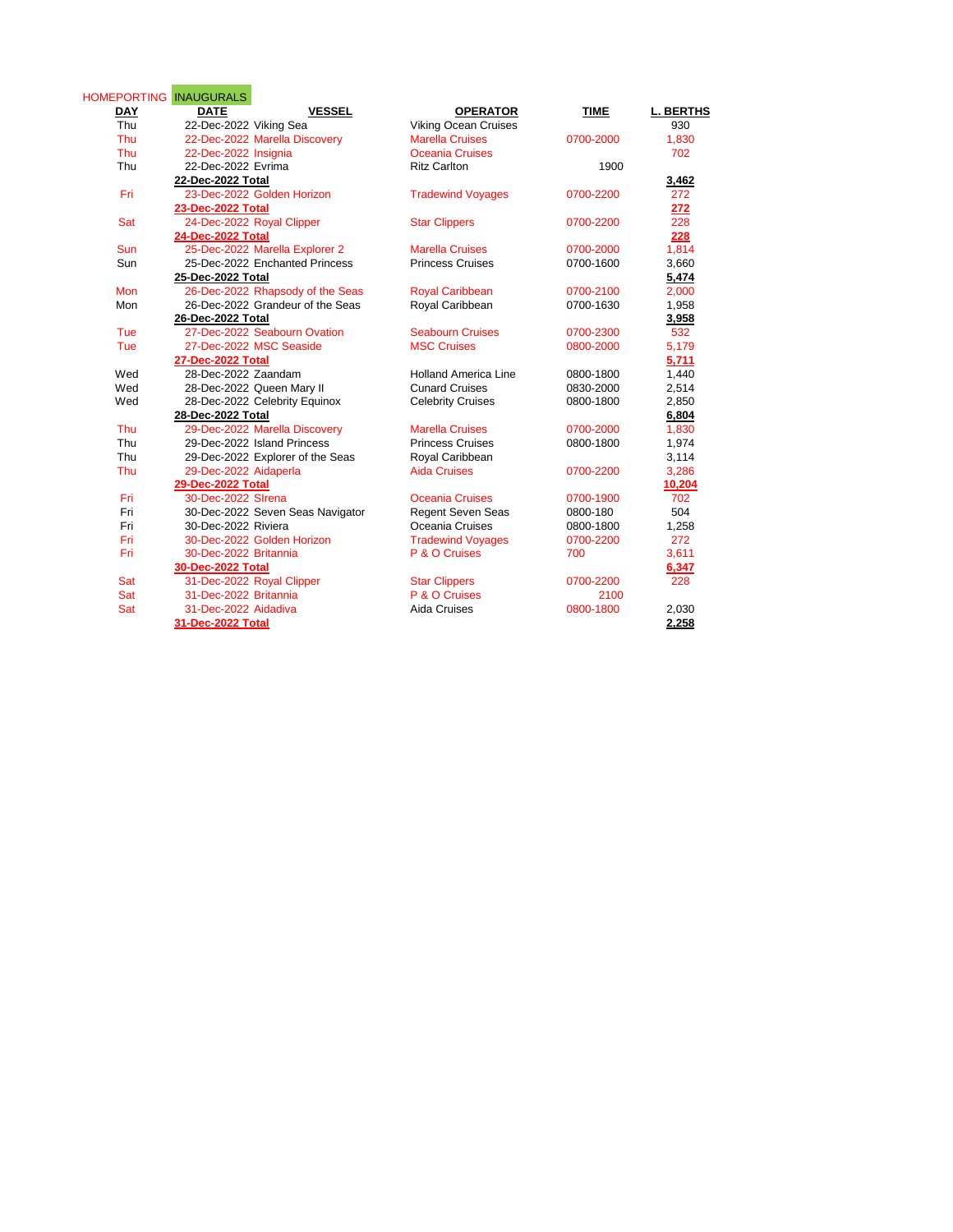| DAY<br>Sun | HOMEPORTING INAUGURALS<br><b>DATE</b><br><b>VESSEL</b> | <b>OPERATOR</b>                                         | TIME                   | <b>L. BERTHS</b>        |
|------------|--------------------------------------------------------|---------------------------------------------------------|------------------------|-------------------------|
|            |                                                        |                                                         |                        |                         |
|            | 1-Jan-2023 Viking Sea                                  | <b>Viking Ocean Cruises</b>                             |                        | 930                     |
| Sun        | 1-Jan-2023 Spirit of Adventure                         | Saga Cruises                                            | 0800-1700              | 999                     |
| Sun        | 1-Jan-2023 Nieuw Amsterdam                             | <b>Holland America Line</b>                             |                        | 2,104                   |
| Sun        | 1-Jan-2023 Marella Explorer 2                          | <b>Marella Cruises</b>                                  | 0700-2000              | 1,814                   |
| Sun        | 1-Jan-2023 Amadea                                      | <b>Bernhardt Schulte</b>                                | 1200-2000              | 584                     |
|            | 1-Jan-2023 Total                                       |                                                         |                        | 6,431                   |
| Sun        | 01-Jan-2023 Sea Cloud II                               | <b>Sea Cloud Cruises</b>                                | 600                    | 74                      |
|            | 01-Jan-2023 Total                                      |                                                         |                        | 74                      |
| Mon        | 2-Jan-2023 Wind Surf                                   | <b>Windstar Cruises</b>                                 | 1000-2000              | 312                     |
| Mon        | 2-Jan-2023 Sky Princess                                | <b>Princess Cruises</b>                                 | 0700-1700              | 3.660                   |
| Mon        | 2-Jan-2023 Mein Schiff 2                               | <b>TUI Cruises</b>                                      | 730                    | 2,894                   |
|            | 2-Jan-2023 Total                                       |                                                         |                        | 6,866                   |
| Mon        | 02-Jan-2023 Sea Cloud II                               | <b>Sea Cloud Cruises</b>                                | all day                |                         |
|            |                                                        |                                                         |                        |                         |
|            | 02-Jan-2023 Total                                      |                                                         |                        | $\mathbf 0$             |
| Tue        | 3-Jan-2023 Rhapsody of the Seas                        | <b>Royal Caribbean</b>                                  | 0700-2100              | 2,000                   |
| Tue        | 3-Jan-2023 Mein Schiff 2                               | <b>TUI Cruises</b>                                      | 1900                   |                         |
|            | 3-Jan-2023 Total                                       |                                                         |                        | 2,000                   |
| Tue        | 03-Jan-2023 Sea Cloud II                               | <b>Sea Cloud Cruises</b>                                | 2200                   |                         |
|            | 03-Jan-2023 Total                                      |                                                         |                        | 0                       |
| Wed        | 4-Jan-2023 Voyager of the Seas                         | Royal Caribbean                                         | 0700-1630              | 3,602                   |
| Wed        | 4-Jan-2023 Grandeur of the Seas                        | Royal Caribbean                                         | 0700-1630              | 1,958                   |
| Wed        | 4-Jan-2023 Evrima                                      | <b>Ritz Carlton</b>                                     | 0700-2300              | 214                     |
| Wed        | 4-Jan-2023 Costa Pacifica                              | <b>Costa Cruises</b>                                    | 0700-1800              | 3,004                   |
|            | 4-Jan-2023 Total                                       |                                                         |                        | 8,778                   |
| Thu        | 5-Jan-2023 SeaDream I                                  | Sea Dream Yacht Club                                    | 0800-1800              | 116                     |
| Thu        | 5-Jan-2023 Norwegian Epic                              | Norwegian Crusie Line                                   |                        | 4,100                   |
| Thu        | 5-Jan-2023 Marella Discovery                           | <b>Marella Cruises</b>                                  | 0700-2000              | 1,830                   |
|            |                                                        |                                                         |                        |                         |
|            | 5-Jan-2023 Total                                       |                                                         |                        | 6,046                   |
| Fri        | 6-Jan-2023 Golden Horizon                              | <b>Tradewind Voyages</b>                                | 0700-2200              | 272                     |
|            | 6-Jan-2023 Total                                       |                                                         |                        | 272                     |
| Sat        | 7-Jan-2023 Seabourn Ovation                            | <b>Seabourn Cruises</b>                                 | 0700-2300              | 532                     |
| Sat        | 7-Jan-2023 Royal Clipper                               | <b>Star Clippers</b>                                    | 0700-2200              | 228                     |
| Sat        | 7-Jan-2023 Celebrity Equinox                           | <b>Celebrity Cruises</b>                                | 0800-1800              | 2,850                   |
|            | 7-Jan-2023 Total                                       |                                                         |                        | <u>3,610</u>            |
| Sun        | 8-Jan-2023 Rhapsody of the Seas                        | <b>Royal Caribbean</b>                                  | 0700-2100              | 2,000                   |
| Sun        | 8-Jan-2023 Marella Explorer 2                          | <b>Marella Cruises</b>                                  | 0700-2000              | 1,814                   |
|            | 8-Jan-2023 Total                                       |                                                         |                        | 3,814                   |
| Tue        | 10-Jan-2023 Viking Sea                                 | <b>Viking Ocean Cruises</b>                             |                        | 930                     |
| Tue        | 10-Jan-2023 MSC Seaside                                | <b>MSC Cruises</b>                                      | 0800-2000              | 5,179                   |
|            | 10-Jan-2023 Total                                      |                                                         |                        | 6,109                   |
| Wed        | 11-Jan-2023 Azamara Onward                             | <b>Azamara Cruises</b>                                  | 0800-2200              | 702                     |
| Wed        | 11-Jan-2023 Aidaperla                                  | <b>Aida Cruises</b>                                     | 700                    | 3,286                   |
|            |                                                        |                                                         |                        |                         |
|            |                                                        |                                                         |                        |                         |
|            | 11-Jan-2023 Total                                      |                                                         |                        | 3,988                   |
| Thu        | 12-Jan-2023 Voyager of the Seas                        | Royal Caribbean                                         | 0800-1800              | 3,602                   |
| Thu        | 12-Jan-2023 Marella Discovery                          | <b>Marella Cruises</b>                                  | 0700-2000              | 1,830                   |
| Thu        | 12-Jan-2023 Club Med 2                                 | <b>Club Med Cruises</b>                                 | 0700-1730              | 372                     |
| Thu        | 12-Jan-2023 Aidaperla                                  | <b>Aida Cruises</b>                                     | 2200                   |                         |
|            | <u>12-Jan-2023 Total</u>                               |                                                         |                        | 5,804                   |
| Fri        | 13-Jan-2023 SeaDream I                                 | Sea Dream Yacht Club                                    | 0800-1800              | 116                     |
| Fri        | 13-Jan-2023 Britannia                                  | P & O Cruises                                           | 700                    | 3,611                   |
|            |                                                        |                                                         |                        |                         |
|            | 13-Jan-2023 Total                                      |                                                         |                        | 3,727                   |
| Sat        | 14-Jan-2023 Royal Clipper                              | <b>Star Clippers</b>                                    | 0700-2200              | 228                     |
| Sat        | 14-Jan-2023 Norwegian Getaway                          | Norwegian Crusie Line                                   | 0800-1700              | 3,969                   |
| Sat        | 14-Jan-2023 Britannia                                  | P & O Cruises                                           | 2100                   |                         |
|            | 14-Jan-2023 Total                                      |                                                         |                        | 4,197                   |
| Sun        | 15-Jan-2023 Rhapsody of the Seas                       | <b>Royal Caribbean</b>                                  | 0700-2100              | 2,000                   |
| Sun        | 15-Jan-2023 Marella Explorer 2                         | <b>Marella Cruises</b>                                  | 0700-2000              | 1,814                   |
|            | 15-Jan-2023 Total                                      |                                                         |                        | 3,814                   |
| Mon        | 16-Jan-2023 MSC Poesia                                 | <b>MSC Cruises</b>                                      | 1700                   | 2,550                   |
| Mon        | 16-Jan-2023 Mein Schiff 2                              | <b>TUI Cruises</b>                                      | 730                    | 2,894                   |
|            | 16-Jan-2023 Total                                      |                                                         |                        | 5,444                   |
|            |                                                        | <b>TUI Cruises</b>                                      |                        |                         |
| Tue        | 17-Jan-2023 Mein Schiff 2                              |                                                         | 1900                   |                         |
|            | 17-Jan-2023 Total                                      |                                                         |                        | $\overline{\mathbf{0}}$ |
| Wed        | 18-Jan-2023 Seven Seas Navigator                       | <b>Regent Seven Seas</b>                                | 0800-1600              | 504                     |
| Wed        | 18-Jan-2023 Costa Pacifica                             | Costa Cruises                                           | 0700-1800              | 3,004                   |
| Wed        | 18-Jan-2023 Celebrity Edge                             | <b>Celebrity Cruises</b>                                | 0800-1700              | 2,918                   |
|            | 18-Jan-2023 Total                                      |                                                         |                        | 6,426                   |
| Thu<br>Thu | 19-Jan-2023 Marella Discovery<br>19-Jan-2023 Ambience  | <b>Marella Cruises</b><br><b>Ambassador Cruise Line</b> | 0700-2000<br>0900-2000 | 1,830<br>1,450          |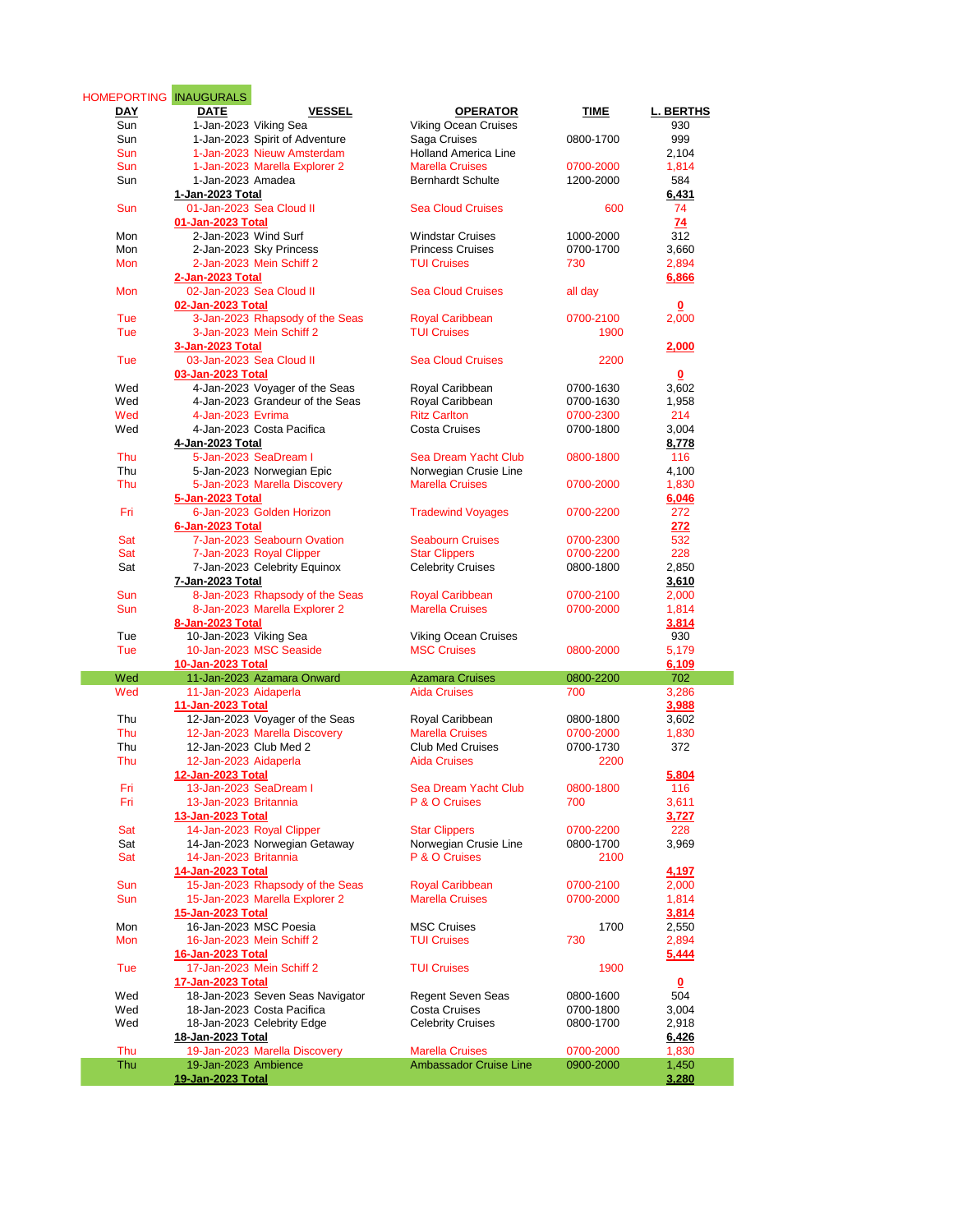| <b>VESSEL</b><br><b>DAY</b><br><b>DATE</b><br><b>OPERATOR</b><br>Fri<br>20-Jan-2023 Rotterdam<br><b>Holland America Line</b><br>Fri<br>20-Jan-2023 Le Dumont d'Urville<br><b>Ponant Cruises</b><br>Fri<br>20-Jan-2023 Arvia<br>P & O Cruises<br>700<br>Fri<br>20-Jan-2023 Sea Cloud<br><b>Sea Cloud Cruises</b><br>20-Jan-2023 Total | <b>TIME</b><br><b>L. BERTHS</b><br>0700-1700<br>2,266<br>184<br>0700-2000<br>5,206<br>64<br>0600-2200<br>7,720<br>212<br>0800-1800<br>116<br>0800-1800<br>532<br>0700-2300 |
|--------------------------------------------------------------------------------------------------------------------------------------------------------------------------------------------------------------------------------------------------------------------------------------------------------------------------------------|----------------------------------------------------------------------------------------------------------------------------------------------------------------------------|
|                                                                                                                                                                                                                                                                                                                                      |                                                                                                                                                                            |
|                                                                                                                                                                                                                                                                                                                                      |                                                                                                                                                                            |
|                                                                                                                                                                                                                                                                                                                                      |                                                                                                                                                                            |
|                                                                                                                                                                                                                                                                                                                                      |                                                                                                                                                                            |
|                                                                                                                                                                                                                                                                                                                                      |                                                                                                                                                                            |
|                                                                                                                                                                                                                                                                                                                                      |                                                                                                                                                                            |
| Sat<br>21-Jan-2023 Star Legend<br><b>Star Clippers</b>                                                                                                                                                                                                                                                                               |                                                                                                                                                                            |
| Sat<br>21-Jan-2023 SeaDream I<br>Sea Dream Yacht Club                                                                                                                                                                                                                                                                                |                                                                                                                                                                            |
| Sat<br>21-Jan-2023 Seabourn Ovation<br><b>Seabourn Cruises</b>                                                                                                                                                                                                                                                                       |                                                                                                                                                                            |
| Sat<br>21-Jan-2023 Royal Clipper<br><b>Star Clippers</b>                                                                                                                                                                                                                                                                             | 228<br>0700-2200                                                                                                                                                           |
| Sat<br>21-Jan-2023 Enchantment of the Seas<br>Royal Caribbean                                                                                                                                                                                                                                                                        | 3,660<br>0700-1600                                                                                                                                                         |
| Sat<br>P & O Cruises<br>21-Jan-2023 Arvia                                                                                                                                                                                                                                                                                            | 2200                                                                                                                                                                       |
| 21-Jan-2023 Total                                                                                                                                                                                                                                                                                                                    | 4,748                                                                                                                                                                      |
| 22-Jan-2023 Marella Explorer 2<br>Sun<br><b>Marella Cruises</b>                                                                                                                                                                                                                                                                      | 0700-2000<br>1,814                                                                                                                                                         |
| 22-Jan-2023 Total                                                                                                                                                                                                                                                                                                                    | 1,814                                                                                                                                                                      |
| 24-Jan-2023 MSC Seaside<br>Tue<br><b>MSC Cruises</b>                                                                                                                                                                                                                                                                                 | 5,179<br>0800-2000                                                                                                                                                         |
| 24-Jan-2023 Total                                                                                                                                                                                                                                                                                                                    | 5,179                                                                                                                                                                      |
| Wed<br>25-Jan-2023 Norwegian Getaway<br>Norwegian Crusie Line                                                                                                                                                                                                                                                                        | 3,969<br>1200-2000                                                                                                                                                         |
| 25-Jan-2023 Costa Fascinosa<br>Wed<br><b>Costa Cruises</b>                                                                                                                                                                                                                                                                           | 3,012<br>0800-1800                                                                                                                                                         |
| 25-Jan-2023 Total                                                                                                                                                                                                                                                                                                                    | 6,981                                                                                                                                                                      |
| Thu<br>26-Jan-2023 Viking Sea<br><b>Viking Ocean Cruises</b>                                                                                                                                                                                                                                                                         | 930                                                                                                                                                                        |
| Thu<br>26-Jan-2023 Marella Discovery<br><b>Marella Cruises</b>                                                                                                                                                                                                                                                                       | 0700-2000<br>1,830                                                                                                                                                         |
| Thu<br>26-Jan-2023 Club Med 2<br><b>Club Med Cruises</b>                                                                                                                                                                                                                                                                             | 372<br>0800-1800                                                                                                                                                           |
| <b>Thu</b><br>26-Jan-2023 Aidaperla<br><b>Aida Cruises</b>                                                                                                                                                                                                                                                                           | 3,286<br>0700-2200                                                                                                                                                         |
| 26-Jan-2023 Total                                                                                                                                                                                                                                                                                                                    | 6,418                                                                                                                                                                      |
| 27-Jan-2023 Voyager of the Seas<br>Fri<br>Royal Caribbean                                                                                                                                                                                                                                                                            | 3,602<br>0700-1630                                                                                                                                                         |
| 27-Jan-2023 Ventura<br>P & O Cruises<br>Fri                                                                                                                                                                                                                                                                                          | 0700-2100<br>3,092                                                                                                                                                         |
| P & O Cruises<br>Fri<br>27-Jan-2023 Britannia<br>700                                                                                                                                                                                                                                                                                 | 3,611                                                                                                                                                                      |
| Fri<br>27-Jan-2023 Sea Cloud<br><b>Sea Cloud Cruises</b>                                                                                                                                                                                                                                                                             | 0600-2200<br>64                                                                                                                                                            |
| 27-Jan-2023 Total                                                                                                                                                                                                                                                                                                                    | 10,369                                                                                                                                                                     |
| Sat<br>28-Jan-2023 Royal Clipper<br><b>Star Clippers</b>                                                                                                                                                                                                                                                                             | 0700-2200<br>228                                                                                                                                                           |
| Sat<br>P & O Cruises<br>28-Jan-2023 Britannia                                                                                                                                                                                                                                                                                        | 2100                                                                                                                                                                       |
| Sat<br>28-Jan-2023 Aidadiva<br>Aida Cruises                                                                                                                                                                                                                                                                                          | 0800-1800<br>2,030                                                                                                                                                         |
| 28-Jan-2023 Total                                                                                                                                                                                                                                                                                                                    | 2,258                                                                                                                                                                      |
| 29-Jan-2023 Rhapsody of the Seas<br><b>Sun</b><br><b>Royal Caribbean</b>                                                                                                                                                                                                                                                             | 0700-2100<br>2,000                                                                                                                                                         |
| 29-Jan-2023 Marella Explorer 2<br><b>Marella Cruises</b><br><b>Sun</b>                                                                                                                                                                                                                                                               | 1,814<br>0700-2000                                                                                                                                                         |
| 29-Jan-2023 Total                                                                                                                                                                                                                                                                                                                    | 3,814                                                                                                                                                                      |
| 30-Jan-2023 Mein Schiff 2<br><b>Mon</b><br><b>TUI Cruises</b><br>730                                                                                                                                                                                                                                                                 | 2,894                                                                                                                                                                      |
| 30-Jan-2023 Total                                                                                                                                                                                                                                                                                                                    | 2,894                                                                                                                                                                      |
| 31-Jan-2023 Mein Schiff 2<br>Tue<br><b>TUI Cruises</b>                                                                                                                                                                                                                                                                               | 1900                                                                                                                                                                       |
| 31-Jan-2023 Total                                                                                                                                                                                                                                                                                                                    | $\overline{\mathbf{0}}$                                                                                                                                                    |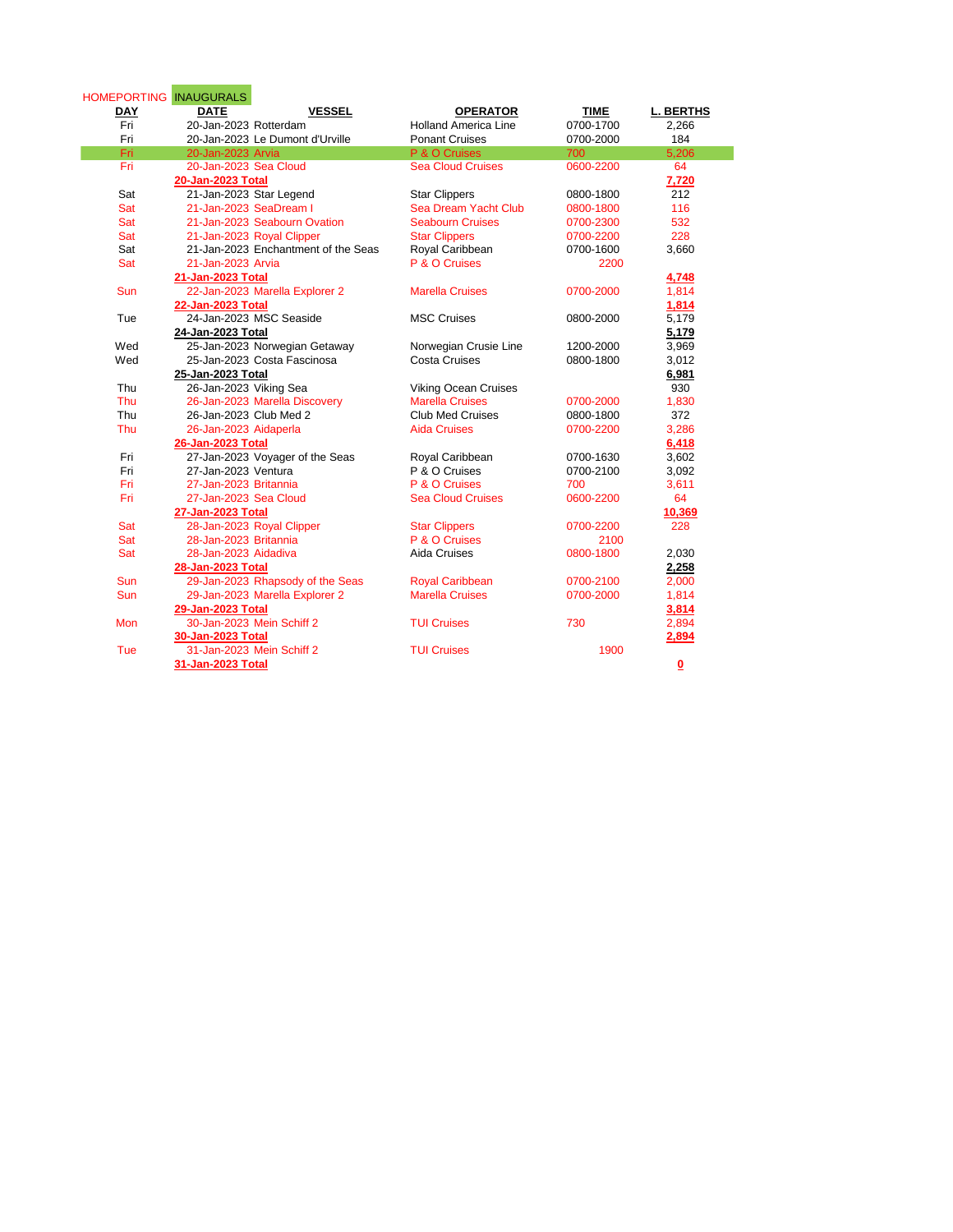|     | HOMEPORTING INAUGURALS              |                             |           |                  |
|-----|-------------------------------------|-----------------------------|-----------|------------------|
| DAY | <b>DATE</b><br><b>VESSEL</b>        | <b>OPERATOR</b>             | TIME      | <b>L. BERTHS</b> |
| Wed | 1-Feb-2023 Grandeur of the Seas     | Royal Caribbean             | 0700-0160 | 1,958            |
| Wed | 1-Feb-2023 Costa Pacifica           | <b>Costa Cruises</b>        | 0700-1800 | 3,004            |
|     |                                     |                             |           |                  |
|     | 1-Feb-2023 Total                    |                             |           | 4,962            |
| Thu | 2-Feb-2023 Voyager of the Seas      | Royal Caribbean             | 1000-1800 | 3,602            |
| Thu | 2-Feb-2023 Marella Discovery        | <b>Marella Cruises</b>      | 0700-2000 | 1,830            |
|     | 2-Feb-2023 Total                    |                             |           | 5,432            |
| Thu | 02-Feb-2023 Sea Cloud II            | <b>Sea Cloud Cruises</b>    |           | 74               |
|     |                                     |                             | 600       |                  |
|     | 02-Feb-2023 Total                   |                             |           | 74               |
| Fri | 3-Feb-2023 Seven Seas Navigator     | <b>Regent Seven Seas</b>    | 0600-1800 | 504              |
| Fri | 3-Feb-2023 Enchanted Princess       | <b>Princess Cruises</b>     | 0700-1600 | 3,660            |
| Fri | 3-Feb-2023 Caribbean Princess       | <b>Princess Cruises</b>     | 0800-1800 | 3,114            |
| Fri | 3-Feb-2023 Arvia                    | P & O Cruises               |           |                  |
|     |                                     |                             | 700       | 5,206            |
|     | 3-Feb-2023 Total                    |                             |           | 12,484           |
| Fri | 03-Feb-2023 Sea Cloud               | <b>Sea Cloud Cruises</b>    | 0600-2200 | 64               |
| Fri | 03-Feb-2023 Sea Cloud II            | <b>Sea Cloud Cruises</b>    | 2200      | 74               |
|     | 03-Feb-2023 Total                   |                             |           | 138              |
| Sat | 4-Feb-2023 Wind Surf                | <b>Windstar Cruises</b>     | 0500-1800 | 312              |
|     |                                     |                             |           |                  |
| Sat | 4-Feb-2023 Viking Sea               | <b>Viking Ocean Cruises</b> |           | 930              |
| Sat | 4-Feb-2023 Seabourn Ovation         | <b>Seabourn Cruises</b>     | 0700-2300 | 532              |
| Sat | 4-Feb-2023 Royal Clipper            | <b>Star Clippers</b>        | 0700-2200 | 228              |
| Sat | 4-Feb-2023 Arvia                    | P & O Cruises               | 2200      |                  |
|     | 4-Feb-2023 Total                    |                             |           | 2,002            |
|     |                                     |                             |           |                  |
| Sun | 5-Feb-2023 Rhapsody of the Seas     | <b>Royal Caribbean</b>      | 0700-2100 | 2,000            |
| Sun | 5-Feb-2023 Marella Explorer 2       | <b>Marella Cruises</b>      | 0700-2000 | 1,814            |
|     | 5-Feb-2023 Total                    |                             |           | 3,814            |
| Mon | 6-Feb-2023 Aurora"                  | P & O Cruises               |           | 1,878            |
|     |                                     |                             |           |                  |
|     | 6-Feb-2023 Total                    |                             |           | 1,878            |
| Tue | 7-Feb-2023 MSC Seaside              | <b>MSC Cruises</b>          | 0800-2000 | 5,179            |
|     | 7-Feb-2023 Total                    |                             |           | 5,179            |
| Wed | 8-Feb-2023 Silver Dawn              | <b>Silversea Cruises</b>    |           | 576              |
| Wed | 8-Feb-2023 Le Dumont d'Urville      | <b>Ponant Cruises</b>       | 0700-2100 | 184              |
| Wed | 8-Feb-2023 Celebrity Edge           | <b>Celebrity Cruises</b>    | 0800-1700 | 2,918            |
|     |                                     |                             |           |                  |
|     | 8-Feb-2023 Total                    |                             |           | 3,678            |
| Thu | 9-Feb-2023 Rotterdam                | <b>Holland America Line</b> | 0800-1700 | 2,266            |
| Thu | 9-Feb-2023 Marella Discovery        | <b>Marella Cruises</b>      | 0700-2000 | 1,830            |
| Thu | 9-Feb-2023 Celebrity Millennium     | <b>Celebrity Cruises</b>    | 0800-1800 | 2,038            |
| Thu | 9-Feb-2023 Aidaperla                | <b>Aida Cruises</b>         | 0700-2200 | 3,286            |
|     |                                     |                             |           |                  |
|     | 9-Feb-2023 Total                    |                             |           | 9,420            |
| Fri | 10-Feb-2023 Voyager of the Seas     | Royal Caribbean             | 0700-1630 | 3,602            |
| Fri | 10-Feb-2023 Britannia               | P & O Cruises               | 700       | 3,611            |
| Fri | 10-Feb-2023 Sea Cloud               | <b>Sea Cloud Cruises</b>    | 0600-2200 | 64               |
|     | 10-Feb-2023 Total                   |                             |           | 7,277            |
|     |                                     |                             |           |                  |
| Sat | 11-Feb-2023 Wind Surf               | <b>Windstar Cruises</b>     | 0800-1800 | 312              |
| Sat | 11-Feb-2023 Royal Clipper           | <b>Star Clippers</b>        | 0700-2200 | 228              |
| Sat | 11-Feb-2023 Britannia               | P & O Cruises               | 2100      |                  |
|     | 11-Feb-2023 Total                   |                             |           | 540              |
| Sun | 12-Feb-2023 Norwegian Getaway       | Norwegian Crusie Line       | 0800-1700 | 3,969            |
|     |                                     |                             |           |                  |
| Sun | 12-Feb-2023 Marella Explorer 2      | <b>Marella Cruises</b>      | 0700-2000 | 1,814            |
| Sun | 12-Feb-2023 Golden Horizon          | <b>Tradewind Voyages</b>    | 0700-2200 | 272              |
|     | 12-Feb-2023 Total                   |                             |           | 6,055            |
| Mon | 13-Feb-2023 Seven Seas Navigator    | <b>Regent Seven Seas</b>    | 0600-1800 | 504              |
| Mon | 13-Feb-2023 Mein Schiff 2           | <b>TUI Cruises</b>          | 730       | 2,894            |
|     |                                     |                             |           |                  |
|     | 13-Feb-2023 Total                   |                             |           | 3,398            |
| Tue | 14-Feb-2023 Viking Sea              | Viking Ocean Cruises        |           | 930              |
| Tue | 14-Feb-2023 Sirena                  | Oceania Cruises             | 0800-1700 | 702              |
| Tue | 14-Feb-2023 Mein Schiff 2           | <b>TUI Cruises</b>          | 1900      |                  |
|     | 14-Feb-2023 Total                   |                             |           | 1,632            |
|     |                                     |                             |           |                  |
| Wed | 15-Feb-2023 Costa Pacifica          | <b>Costa Cruises</b>        | 0700-1800 | 3,004            |
| Wed | 15-Feb-2023 Celebrity Millennium    | <b>Celebrity Cruises</b>    | 0800-1800 | 2,038            |
|     | 15-Feb-2023 Total                   |                             |           | 5,042            |
| Thu | 16-Feb-2023 Seven Seas Splendor     | <b>Regent Seven Seas</b>    | 0800-1800 | 754              |
|     |                                     |                             |           |                  |
| Thu | 16-Feb-2023 Rhapsody of the Seas    | <b>Royal Caribbean</b>      | 0700-2100 | 2,000            |
| Thu | 16-Feb-2023 Marella Discovery       | <b>Marella Cruises</b>      | 0700-2000 | 1,830            |
|     | 16-Feb-2023 Total                   |                             |           | 4,584            |
| Fri | 17-Feb-2023 Enchantment of the Seas | Royal Caribbean             |           | 3,660            |
| Fri | 17-Feb-2023 Arvia                   | P & O Cruises               | 700       |                  |
|     |                                     |                             |           | 5,206            |
| Fri | 17-Feb-2023 Sea Cloud II            | <b>Sea Cloud Cruises</b>    | 0600-2200 | 74               |
| Fri | 17-Feb-2023 Sea Cloud               | <b>Sea Cloud Cruises</b>    | 0600-2200 | 64               |
|     | 17-Feb-2023 Total                   |                             |           | 9,004            |
|     |                                     |                             |           |                  |

<u> Tanzania (</u>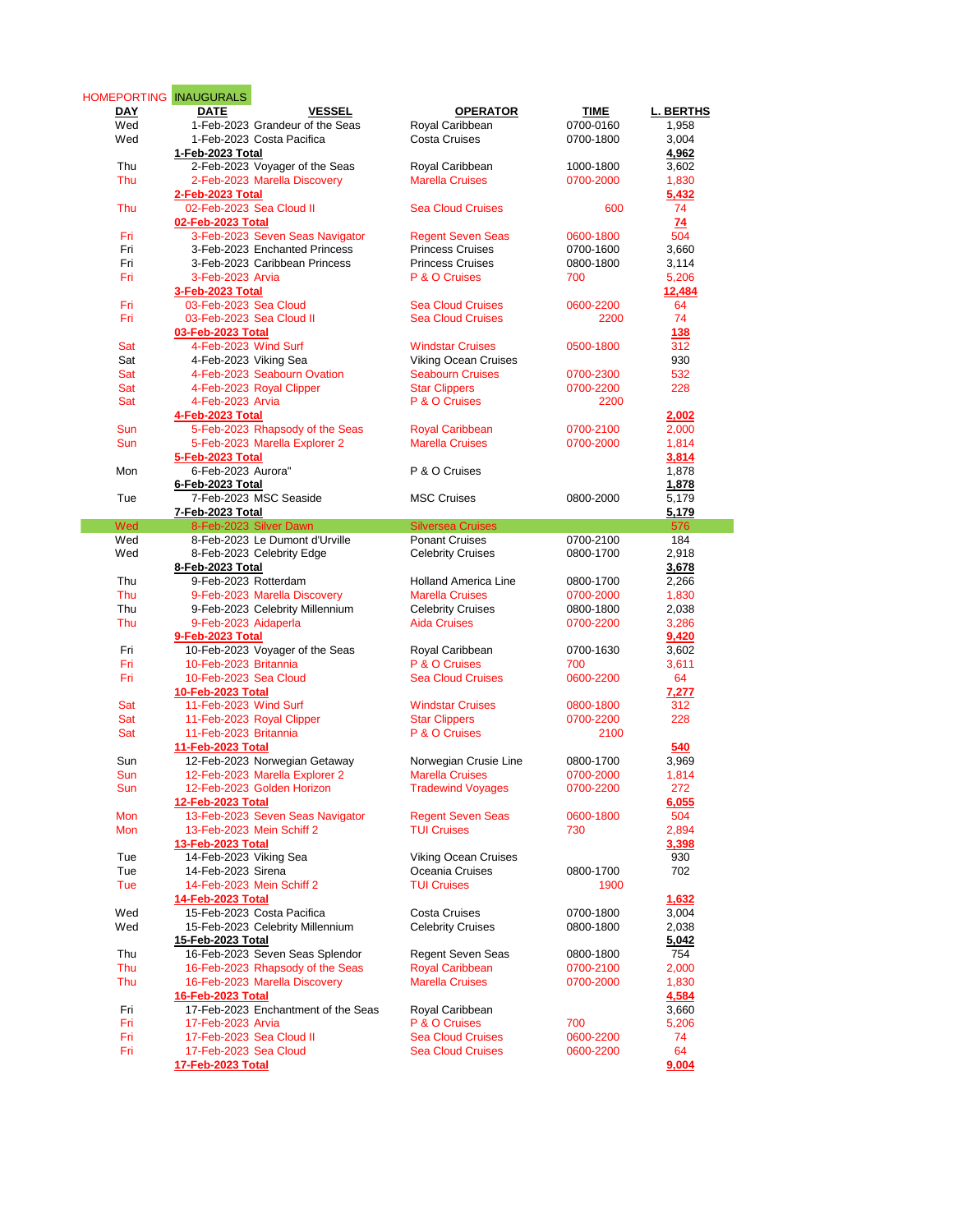| <b>HOMEPORTING</b><br><b>DAY</b> | <b>INAUGURALS</b><br><b>VESSEL</b><br><b>DATE</b> | <b>OPERATOR</b>             | <b>TIME</b> | <b>L. BERTHS</b> |
|----------------------------------|---------------------------------------------------|-----------------------------|-------------|------------------|
| Sat                              | 18-Feb-2023 Star Legend                           | <b>Star Clippers</b>        | 0500-1800   | 212              |
| Sat                              | 18-Feb-2023 Silver Dawn                           | <b>Silversea Cruises</b>    |             | 576              |
| Sat                              | 18-Feb-2023 Seabourn Ovation                      | <b>Seabourn Cruises</b>     | 0700-2300   | 532              |
| Sat                              | 18-Feb-2023 Royal Clipper                         | <b>Star Clippers</b>        | 0700-2200   | 228              |
| Sat                              | 18-Feb-2023 Arvia                                 | P & O Cruises               | 2200        |                  |
|                                  | 18-Feb-2023 Total                                 |                             |             | 1,548            |
| <b>Sun</b>                       | 19-Feb-2023 Marella Explorer 2                    | <b>Marella Cruises</b>      | 0700-2000   | 1,814            |
| Sun                              | 19-Feb-2023 Golden Horizon                        | <b>Tradewind Voyages</b>    | 0700-2200   | 272              |
|                                  | 19-Feb-2023 Total                                 |                             |             | 2,086            |
| Tue                              | 21-Feb-2023 MSC Seaside                           | <b>MSC Cruises</b>          | 0800-2100   | 5,179            |
|                                  | 21-Feb-2023 Total                                 |                             |             | 5,179            |
| Wed                              | 22-Feb-2023 Rhapsody of the Seas                  | Royal Caribbean             | 0700-2200   | 2,000            |
| Wed                              | 22-Feb-2023 Enchanted Princess                    | <b>Princess Cruises</b>     | 1000-2300   | 3,660            |
|                                  | 22-Feb-2023 Total                                 |                             |             | 5,660            |
| Thu                              | 23-Feb-2023 Viking Sea                            | <b>Viking Ocean Cruises</b> |             | 930              |
| Thu                              | 23-Feb-2023 Seven Seas Navigator                  | <b>Regent Seven Seas</b>    | 0600-2100   | 504              |
| Thu                              | 23-Feb-2023 Marella Discovery                     | <b>Marella Cruises</b>      | 0700-2000   | 1,830            |
| Thu                              | 23-Feb-2023 Celebrity Millennium                  | <b>Celebrity Cruises</b>    | 0800-1800   | 2,038            |
| Thu                              | 23-Feb-2023 Aidaperla                             | <b>Aida Cruises</b>         | 0700-2200   | 3,286            |
|                                  | 23-Feb-2023 Total                                 |                             |             | 8,588            |
| Fri                              | 24-Feb-2023 Voyager of the Seas                   | Royal Caribbean             | 0700-1630   | 3,602            |
| Fri                              | 24-Feb-2023 Britannia                             | P & O Cruises               | 700         | 3,611            |
| Fri                              | 24-Feb-2023 Aidadiva                              | Aida Cruises                | 800         | 2,030            |
| Fri                              | 24-Feb-2023 Sea Cloud                             | <b>Sea Cloud Cruises</b>    | 0600-2200   | 64               |
|                                  | 24-Feb-2023 Total                                 |                             |             | 9,307            |
| Sat                              | 25-Feb-2023 Royal Clipper                         | <b>Star Clippers</b>        | 0700-2200   | 228              |
| Sat                              | 25-Feb-2023 Britannia                             | P & O Cruises               | 2100        |                  |
| Sat                              | 25-Feb-2023 Aidadiva                              | Aida Cruises                | 1800        |                  |
|                                  | 25-Feb-2023 Total                                 |                             |             | 228              |
| <b>Sun</b>                       | 26-Feb-2023 Marella Explorer 2                    | <b>Marella Cruises</b>      | 0700-2000   | 1.814            |
| <b>Sun</b>                       | 26-Feb-2023 Golden Horizon                        | <b>Tradewind Voyages</b>    | 0700-2200   | 272              |
| Sun                              | 26-Feb-2023 Aurora"                               | P & O Cruises               | 0700-2100   | 1,878            |
|                                  | 26-Feb-2023 Total                                 |                             |             | 3,964            |
| Mon                              | 27-Feb-2023 Mein Schiff 2                         | <b>TUI Cruises</b>          | 730         | 2,894            |
|                                  | 27-Feb-2023 Total                                 |                             |             | 2,894            |
| Tue                              | 28-Feb-2023 Mein Schiff 2                         | <b>TUI Cruises</b>          | 1900        |                  |
| Tue                              | 28-Feb-2023 Celebrity Edge                        | <b>Celebrity Cruises</b>    | 1000-1900   | 2,918            |
|                                  | 28-Feb-2023 Total                                 |                             |             | 2,918            |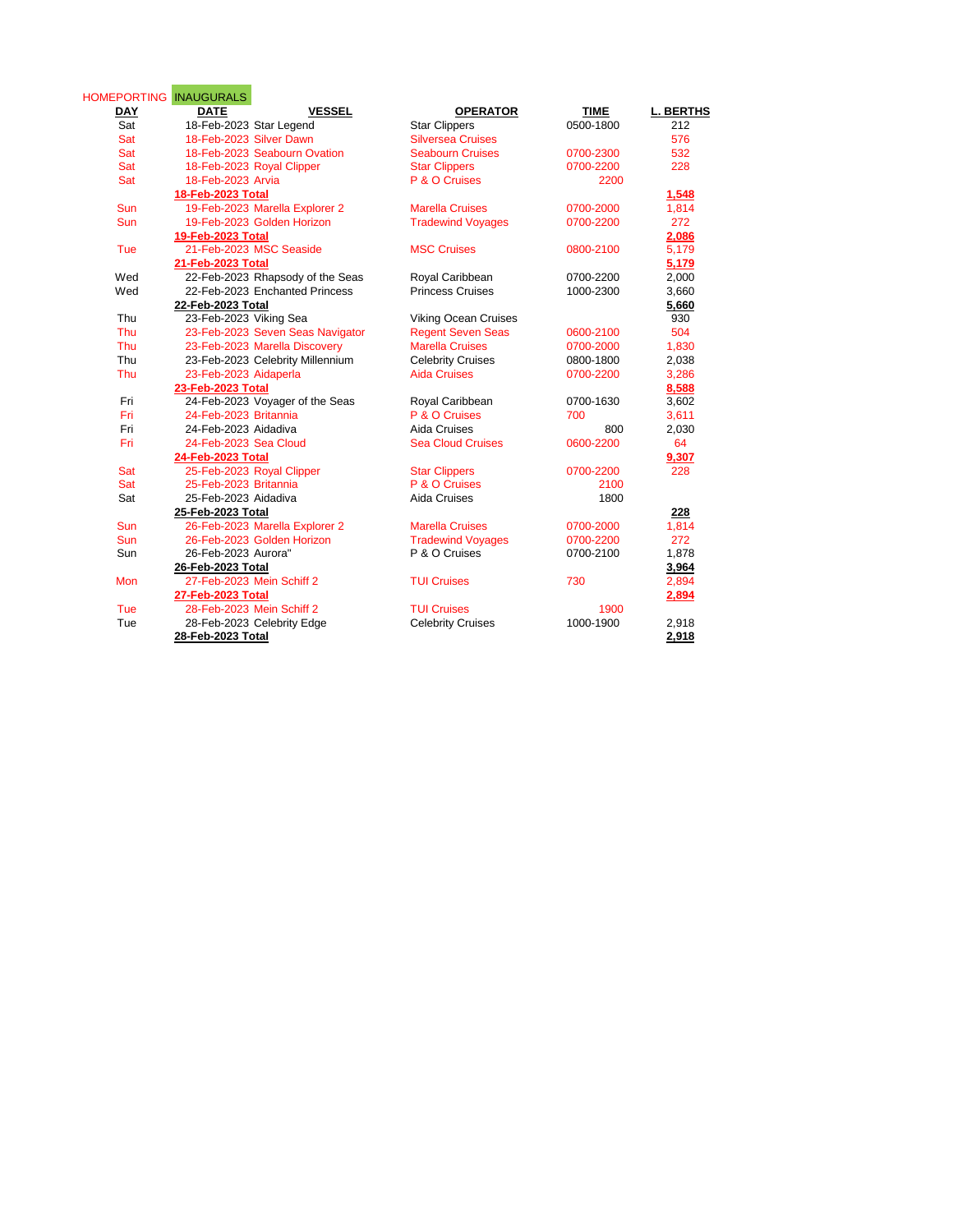| HOMEPORTING INAUGURALS<br>DAY | <b>VESSEL</b><br><b>DATE</b>                                | <b>OPERATOR</b>                                 | <b>TIME</b>          | <b>L. BERTHS</b> |
|-------------------------------|-------------------------------------------------------------|-------------------------------------------------|----------------------|------------------|
| Wed                           | 1-Mar-2023 Voyager of the Seas                              | Royal Caribbean                                 | 0700-1630            | 3,602            |
| Wed                           | 1-Mar-2023 Grandeur of the Seas                             | Royal Caribbean                                 | 0700-1630            | 1,958            |
| Wed                           | 1-Mar-2023 Costa Pacifica                                   | <b>Costa Cruises</b>                            | 0700-1800            | 3,004            |
|                               | 1-Mar-2023 Total                                            |                                                 |                      | 8,564            |
| Thu                           | 2-Mar-2023 Rotterdam                                        | <b>Holland America Line</b>                     | 0800-1700            | 2.266            |
| Thu                           | 2-Mar-2023 Marella Discovery                                | <b>Marella Cruises</b>                          | 0700-2000            | 1,830            |
|                               | 2-Mar-2023 Total                                            |                                                 |                      | 4,096            |
| Fri                           | 3-Mar-2023 Club Med 2                                       | <b>Club Med Cruises</b>                         | 0700-1800            | 372              |
| Fri<br>Fri                    | 3-Mar-2023 Celebrity Equinox<br>3-Mar-2023 Arvia            | <b>Celebrity Cruises</b><br>P & O Cruises       | 0800-1800<br>700     | 2,850            |
|                               | 3-Mar-2023 Total                                            |                                                 |                      | 5,206<br>8,428   |
| Fri                           | 03-Mar-2023 Sea Cloud II                                    | <b>Sea Cloud Cruises</b>                        | 0600-2200            | 74               |
| Fri                           | 03-Mar-2023 Sea Cloud                                       | <b>Sea Cloud Cruises</b>                        | 0600-2200            | 64               |
|                               | 03-Mar-2023 Total                                           |                                                 |                      | 138              |
| Sat                           | 4-Mar-2023 Wind Surf                                        | <b>Windstar Cruises</b>                         |                      | 312              |
| Sat                           | 4-Mar-2023 Seabourn Ovation                                 | <b>Seabourn Cruises</b>                         | 0700-2300            | 532              |
| Sat                           | 4-Mar-2023 Royal Clipper                                    | <b>Star Clippers</b>                            | 0700-2200            | 228              |
| Sat                           | 4-Mar-2023 Norwegian Getaway                                | Norwegian Crusie Line                           |                      | 3,969            |
| Sat                           | 4-Mar-2023 Le Dumont d'Urville                              | <b>Ponant Cruises</b>                           | 700                  | 184              |
| Sat                           | 4-Mar-2023 Arvia                                            | P & O Cruises                                   | 2200                 |                  |
|                               | 4-Mar-2023 Total                                            |                                                 |                      | 5,225            |
| Sun                           | 5-Mar-2023 SeaDream I                                       | Sea Dream Yacht Club                            | 0800-1800            | 116              |
| Sun                           | 5-Mar-2023 Rhapsody of the Seas                             | <b>Royal Caribbean</b>                          | 0700-2100            | 2,000            |
| Sun                           | 5-Mar-2023 Marella Explorer 2                               | <b>Marella Cruises</b><br><b>Ponant Cruises</b> | 0700-2000            | 1,814            |
| Sun<br>Sun                    | 5-Mar-2023 Le Dumont d'Urville<br>5-Mar-2023 Golden Horizon |                                                 | ALL DAY<br>0700-2200 | 272              |
|                               | <b>5-Mar-2023 Total</b>                                     | <b>Tradewind Voyages</b>                        |                      | 4.202            |
| <b>Mon</b>                    | 6-Mar-2023 Silver Moon                                      | <b>Silversea Cruises</b>                        | 0800-2300            | 596              |
| Mon                           | 6-Mar-2023 Le Dumont d'Urville                              | <b>Ponant Cruises</b>                           | 2100                 |                  |
|                               | 6-Mar-2023 Total                                            |                                                 |                      | 596              |
| Tue                           | 7-Mar-2023 Sirena                                           | Oceania Cruises                                 | 0900-2100            | 702              |
| Tue                           | 7-Mar-2023 MSC Seaside                                      | <b>MSC Cruises</b>                              | 0800-2100            | 5,179            |
|                               | 7-Mar-2023 Total                                            |                                                 |                      | 5,881            |
| Wed                           | 8-Mar-2023 Costa Fascinosa                                  | <b>Costa Cruises</b>                            | 0700-1800            | 3,012            |
|                               | 8-Mar-2023 Total                                            |                                                 |                      | 3,012            |
| Thu                           | 9-Mar-2023 Marella Discovery                                | <b>Marella Cruises</b>                          | 0700-2000            | 1,830            |
| Thu                           | 9-Mar-2023 Celebrity Millennium                             | <b>Celebrity Cruises</b>                        | 0800-1800            | 2,038            |
| Thu                           | 9-Mar-2023 Aidaperla                                        | <b>Aida Cruises</b>                             | 0700-2200            | 3,286            |
|                               | 9-Mar-2023 Total                                            |                                                 |                      | 7,154            |
| Fri                           | 10-Mar-2023 Voyager of the Seas                             | Royal Caribbean                                 | 0700-1630            | 3,602            |
| Fri                           | 10-Mar-2023 Emerald Princess                                | <b>Princess Cruises</b>                         |                      | 3,114            |
| Fri                           | 10-Mar-2023 Britannia                                       | P & O Cruises                                   | 700<br>0600-1000     | 3,611            |
| Fri                           | 10-Mar-2023 Sea Cloud<br><b>10-Mar-2023 Total</b>           | <b>Sea Cloud Cruises</b>                        |                      | 64               |
| Sat                           | 11-Mar-2023 Wind Surf                                       | <b>Windstar Cruises</b>                         | 0500-1800            | 10,391<br>312    |
| Sat                           | 11-Mar-2023 Viking Sea                                      | <b>Viking Ocean Cruises</b>                     |                      | 930              |
| Sat                           | 11-Mar-2023 SeaDream I                                      | Sea Dream Yacht Club                            | 0800-1800            | 116              |
| Sat                           | 11-Mar-2023 Royal Clipper                                   | <b>Star Clippers</b>                            | 0700-2200            | 228              |
| Sat                           | 11-Mar-2023 Britannia                                       | P & O Cruises                                   | 2100                 |                  |
|                               | 11-Mar-2023 Total                                           |                                                 |                      | 1,586            |
| Sun                           | 12-Mar-2023 Volendam                                        | <b>Holland America Line</b>                     | 0800-1800            | 1,440            |
| Sun                           | 12-Mar-2023 Rhapsody of the Seas                            | <b>Royal Caribbean</b>                          | 0700-2100            | 2,000            |
| Sun                           | 12-Mar-2023 Marella Explorer 2                              | <b>Marella Cruises</b>                          | 0700-2000            | 1,814            |
|                               | 12-Mar-2023 Total                                           |                                                 |                      | 5,254            |
| Mon                           | 13-Mar-2023 Silver Dawn                                     | <b>Silversea Cruises</b>                        |                      | 576              |
| Mon                           | 13-Mar-2023 Mein Schiff 2                                   | <b>TUI Cruises</b>                              | 730                  | 2,894            |
| Mon                           | 13-Mar-2023 Golden Horizon                                  | <b>Tradewind Voyages</b>                        | 0700-2200            | 272              |
|                               | 13-Mar-2023 Total                                           |                                                 |                      | 3,742            |
| Tue                           | 14-Mar-2023 Mein Schiff 2                                   | <b>TUI Cruises</b>                              | 1900                 |                  |
|                               | 14-Mar-2023 Total                                           |                                                 | 0700-1800            | 0                |
| Wed                           | 15-Mar-2023 Costa Pacifica                                  | <b>Costa Cruises</b>                            |                      | 3,004            |
| Wed                           | 15-Mar-2023 Celebrity Millennium<br>15-Mar-2023 Total       | <b>Celebrity Cruises</b>                        | 0800-1800            | 2,038            |
| Thu                           | 16-Mar-2023 Marella Discovery                               | <b>Marella Cruises</b>                          | 0700-2000            | 5,042<br>1,830   |
|                               | 16-Mar-2023 Total                                           |                                                 |                      | 1,830            |
| Fri                           | 17-Mar-2023 Spirit of Discovery                             | Saga Cruises                                    | 0800-1700            | 900              |
| Fri                           | 17-Mar-2023 Sirena                                          | Oceania Cruises                                 | 0800-2100            | 702              |
| Fri                           | 17-Mar-2023 Arvia                                           | P & O Cruises                                   | 700                  | 5,206            |
|                               | <u>17-Mar-2023 Total</u>                                    |                                                 |                      | 6,808            |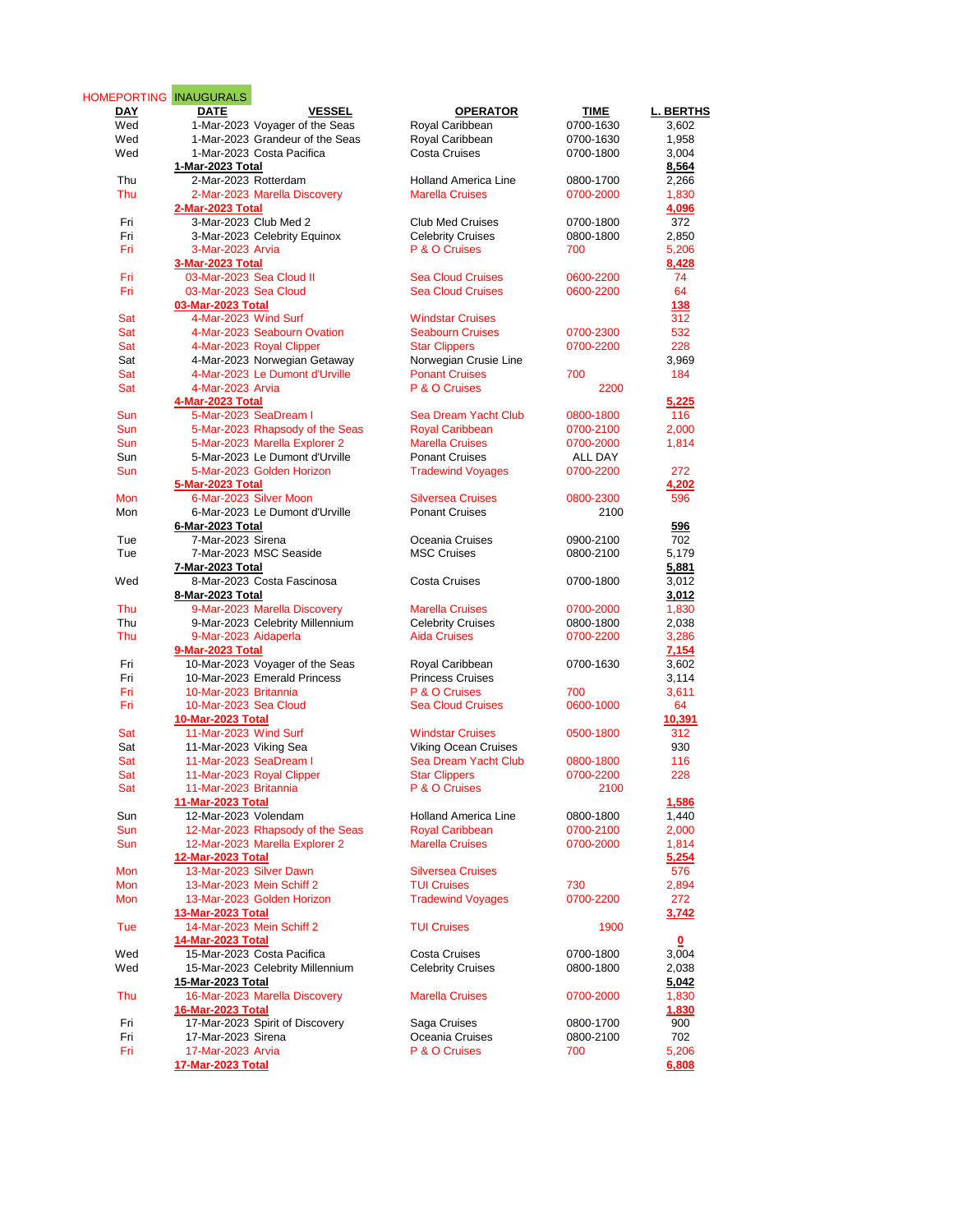| HOMEPORTING INAUGURALS |                                     |                             |             |           |
|------------------------|-------------------------------------|-----------------------------|-------------|-----------|
| <b>DAY</b>             | <b>DATE</b><br><b>VESSEL</b>        | <b>OPERATOR</b>             | <b>TIME</b> | L. BERTHS |
| Sat                    | 18-Mar-2023 SeaDream I              | Sea Dream Yacht Club        | 0800-1800   | 116       |
| Sat                    | 18-Mar-2023 Seabourn Ovation        | <b>Seabourn Cruises</b>     | 0700-2300   | 532       |
| Sat                    | 18-Mar-2023 Royal Clipper           | <b>Star Clippers</b>        | 0700-2200   | 228       |
| Sat                    | 18-Mar-2023 Enchantment of the Seas | Royal Caribbean             | 0700-1600   | 3,660     |
| Sat                    | 18-Mar-2023 Arvia                   | P & O Cruises               | 2200        |           |
|                        | 18-Mar-2023 Total                   |                             |             | 4,536     |
| Sun                    | 19-Mar-2023 Seabourn Quest          | Seabourn Cruises            | 1000-2000   | 450       |
| Sun                    | 19-Mar-2023 Rhapsody of the Seas    | <b>Royal Caribbean</b>      | 0700-2100   | 2,000     |
| Sun                    | 19-Mar-2023 Marella Explorer 2      | <b>Marella Cruises</b>      | 0700-2000   | 1,814     |
| Sun                    | 19-Mar-2023 Evrima                  | <b>Ritz Carlton</b>         | 0700-2300   | 214       |
|                        | 19-Mar-2023 Total                   |                             |             | 4,478     |
| Mon                    | 20-Mar-2023 Golden Horizon          | <b>Tradewind Voyages</b>    | 0700-2200   | 272       |
|                        | 20-Mar-2023 Total                   |                             |             | 272       |
| Tue                    | 21-Mar-2023 MSC Seaside             | <b>MSC Cruises</b>          | 0800-2000   | 5,179     |
|                        | 21-Mar-2023 Total                   |                             |             | 5,179     |
| Wed                    | 22-Mar-2023 Celebrity Edge          | <b>Celebrity Cruises</b>    | 0800-1700   | 2,918     |
| Wed                    | 22-Mar-2023 Aidaperla               | <b>Aida Cruises</b>         | 700         | 3,286     |
|                        | 22-Mar-2023 Total                   |                             |             | 6,204     |
| Thu                    | 23-Mar-2023 Sirena                  | Oceania Cruises             | 0900-1700   | 702       |
| Thu                    | 23-Mar-2023 Silver Dawn             | <b>Silversea Cruises</b>    |             | 576       |
| Thu                    | 23-Mar-2023 Marella Discovery       | <b>Marella Cruises</b>      | 0700-2000   | 1,830     |
| Thu                    | 23-Mar-2023 Celebrity Millennium    | <b>Celebrity Cruises</b>    | 0800-1800   | 2,038     |
| Thu                    | 23-Mar-2023 Aidaperla               | <b>Aida Cruises</b>         | 2200        |           |
|                        | 23-Mar-2023 Total                   |                             |             | 5,146     |
| Fri                    | 24-Mar-2023 Voyager of the Seas     | Royal Caribbean             | 0700-1600   | 3,602     |
| Fri                    | 24-Mar-2023 Volendam                | <b>Holland America Line</b> | 0800-1800   | 1,440     |
| Fri                    | 24-Mar-2023 Britannia               | P & O Cruises               | 700         | 3,611     |
|                        | 24-Mar-2023 Total                   |                             |             | 8,653     |
| Sat                    | 25-Mar-2023 SeaDream I              | Sea Dream Yacht Club        | 0800-1800   | 116       |
| Sat                    | 25-Mar-2023 Seabourn Ovation        | <b>Seabourn Cruises</b>     | 0700-2300   | 532       |
| Sat                    | 25-Mar-2023 Royal Clipper           | <b>Star Clippers</b>        | 0700-2200   | 228       |
| Sat                    | 25-Mar-2023 Britannia               | P & O Cruises               | 2100        |           |
|                        | 25-Mar-2023 Total                   |                             |             | 876       |
| Sun                    | 26-Mar-2023 Rhapsody of the Seas    | <b>Royal Caribbean</b>      | 0700-2100   | 2,000     |
| Sun                    | 26-Mar-2023 Marella Explorer 2      | <b>Marella Cruises</b>      | 0700-2000   | 1,814     |
| Sun                    | 26-Mar-2023 Evrima                  | <b>Ritz Carlton</b>         | 0700-2300   | 214       |
| Sun                    | 26-Mar-2023 Costa Fascinosa         | <b>Costa Cruises</b>        | 0800-1800   | 3,012     |
|                        | 26-Mar-2023 Total                   |                             |             | 7,040     |
| Mon                    | 27-Mar-2023 Mein Schiff 2           | <b>TUI Cruises</b>          | 730         | 2,894     |
| Mon                    | 27-Mar-2023 Golden Horizon          | <b>Tradewind Voyages</b>    | 0700-2200   | 272       |
|                        | 27-Mar-2023 Total                   |                             |             | 3,166     |
| Tue                    | 28-Mar-2023 Mein Schiff 2           | <b>TUI Cruises</b>          | 1900        |           |
|                        | 28-Mar-2023 Total                   |                             |             | $\Omega$  |
| Wed                    | 29-Mar-2023 Wind Star               | <b>Windstar Cruises</b>     | 0700-2100   | 148       |
| Wed                    | 29-Mar-2023 Grandeur of the Seas    | Royal Caribbean             | 0700-1630   | 1,958     |
| Wed                    | 29-Mar-2023 Arcadia                 | P & O Cruises               | 0700-2100   | 1,848     |
|                        | 29-Mar-2023 Total                   |                             |             | 3,954     |
| Thu                    | 30-Mar-2023 Voyager of the Seas     | Royal Caribbean             | 1000-1800   | 3,602     |
| Thu                    | 30-Mar-2023 Seabourn Ovation        | Seabourn Cruises            | 0700-2300   | 532       |
| Thu                    | 30-Mar-2023 Marella Discovery       | <b>Marella Cruises</b>      | 0700-2000   | 1,830     |
|                        | 30-Mar-2023 Total                   |                             |             | 5,964     |